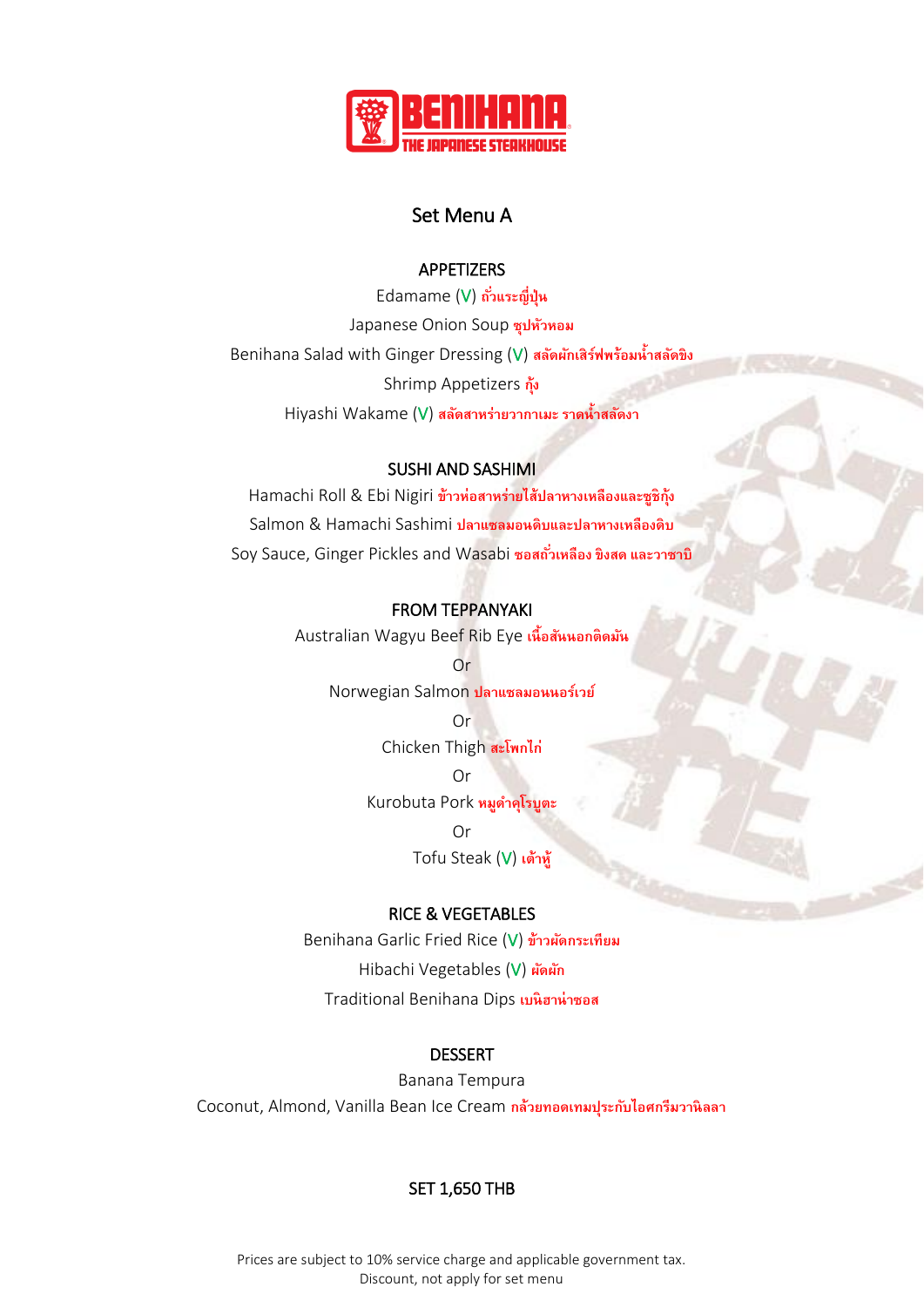

# Set Menu B

### **APPETIZERS**

Edamame (V) ถั่วแระญี่ปุ่น Japanese Onion Soup **ซุปหัวหอม** Benihana Salad with Ginger Dressing (V) สลัดผักเสิร์ฟพร้อมน้ำสลัดขิง Shrimp Appetizers **กุ้ง** Hiyashi Wakame (V) สลัดสาหร่ายวากาเมะ ราดน้ำสลัดงา

# SUSHI AND SASHIMI

Angry Tuna Spicy Roll **ซูชิทนู ่ำซอสเผด็** Dragon Sushi Roll **ข้ำวห่อสำหร่ำยไส้รวม ห้มุ ด้วยปลำไหลย่ำงซีอิ๊ว** Salmon, Tuna & Hamachi Sashimi **ปลำแซลมอนดิบ, ทูน่ำดิบและปลำหำงเหลืองดิบ** Soy Sauce, Ginger Pickles and Wasabi **ซอสถวั่ เหลือง ขิงสด และวำซำบิ**

#### FROM TEPPANYAKI

Wagyu Beef Rib Eye A4 **เนื้อสนั นอกติดมนั**

Or Norwegian Salmon **ปลำแซลมอนนอร์เวย์**

> Or Tiger Prawn **กุ้งลำยเสือ**

Or Kurobuta Pork **หมูด ำคุโรบูตะ**

> Or Tofu Steak (V) **เต้ำหู้**

# RICE & VEGETABLES

Benihana Garlic Fried Rice (V) **ข้ำวผัดกระเทียม** Hibachi Vegetables (V) **ผัดผัก** Traditional Benihana Dips **เบนิฮำน่ำซอส**

#### DESSERT

Matcha Lava Cake White Chocolate - Matcha Liquid, Berries, Nut Brittle **เค้กชำเขียวลำวำ**

# SET 2,150 THB

Prices are subject to 10% service charge and applicable government tax. Discount, not apply for set menu